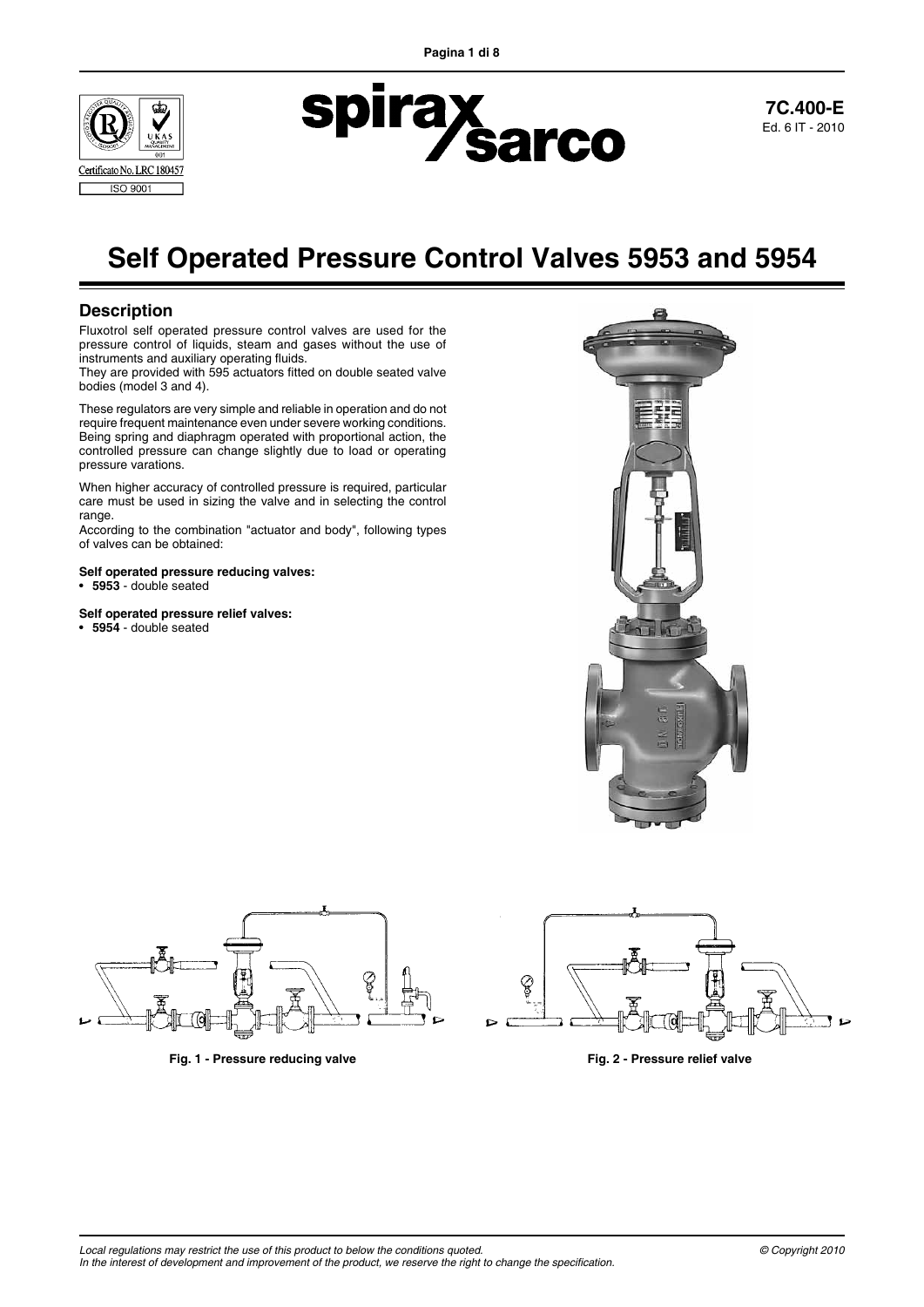

**Fig. 3 - 5953 pressure reducing valve**

# **Table 1 - Characteristics**

|                         | <b>BODY</b>                                                                            | <b>TRIM</b>                      |                                                                                                                                                        |  |  |  |
|-------------------------|----------------------------------------------------------------------------------------|----------------------------------|--------------------------------------------------------------------------------------------------------------------------------------------------------|--|--|--|
| type                    | globe double seated<br>$\overline{\phantom{a}}$                                        | materials                        | stainless steel AISI316<br>stainless steel AISI316 stellite faced<br>Viton (max $90^{\circ}$ C) or PTFE (max $180^{\circ}$ C)<br>soft inserts on plugs |  |  |  |
| connections             | steel body: flanged UNI PN16-25-40<br>$\overline{\phantom{0}}$<br>flanged ANSI 150-300 | - for throtting service<br>plugs |                                                                                                                                                        |  |  |  |
| sizes                   | from 1" (DN25) to 6" (DN150)<br>for double seated type                                 | ports                            | - full size, standard<br>- reduced (for $\geq$ DN32 double seated valves)                                                                              |  |  |  |
| materials               | - carbon steel EN 10213-2 GP 240 GH<br>(ASTM A216 Gr. WCB)                             | <b>ACTUATOR</b>                  |                                                                                                                                                        |  |  |  |
|                         |                                                                                        | type                             | - diaphragm operated                                                                                                                                   |  |  |  |
|                         |                                                                                        | action                           | - direct (pressure pushes down)                                                                                                                        |  |  |  |
| bonnet                  | standard for temperature up to 250°C<br>$\overline{\phantom{0}}$                       | voke<br>materials                | - cast iron (standard)<br>carbon steel (on request)<br>$\overline{\phantom{0}}$                                                                        |  |  |  |
|                         |                                                                                        | diaphragm<br>materials           | - NBR                                                                                                                                                  |  |  |  |
| stuffing box<br>packing |                                                                                        | diaphragm case<br>materials      | - cast iron size 150<br>pressed steel for sizes 250 to 400<br>$\overline{\phantom{0}}$                                                                 |  |  |  |
|                         | PTFE rings (standard)<br>graphite rings                                                | accessories                      | handweel for manual operation and valve<br>travel stop (top mounted)<br>- valve travel limit microswitches<br>positions trasmitter                     |  |  |  |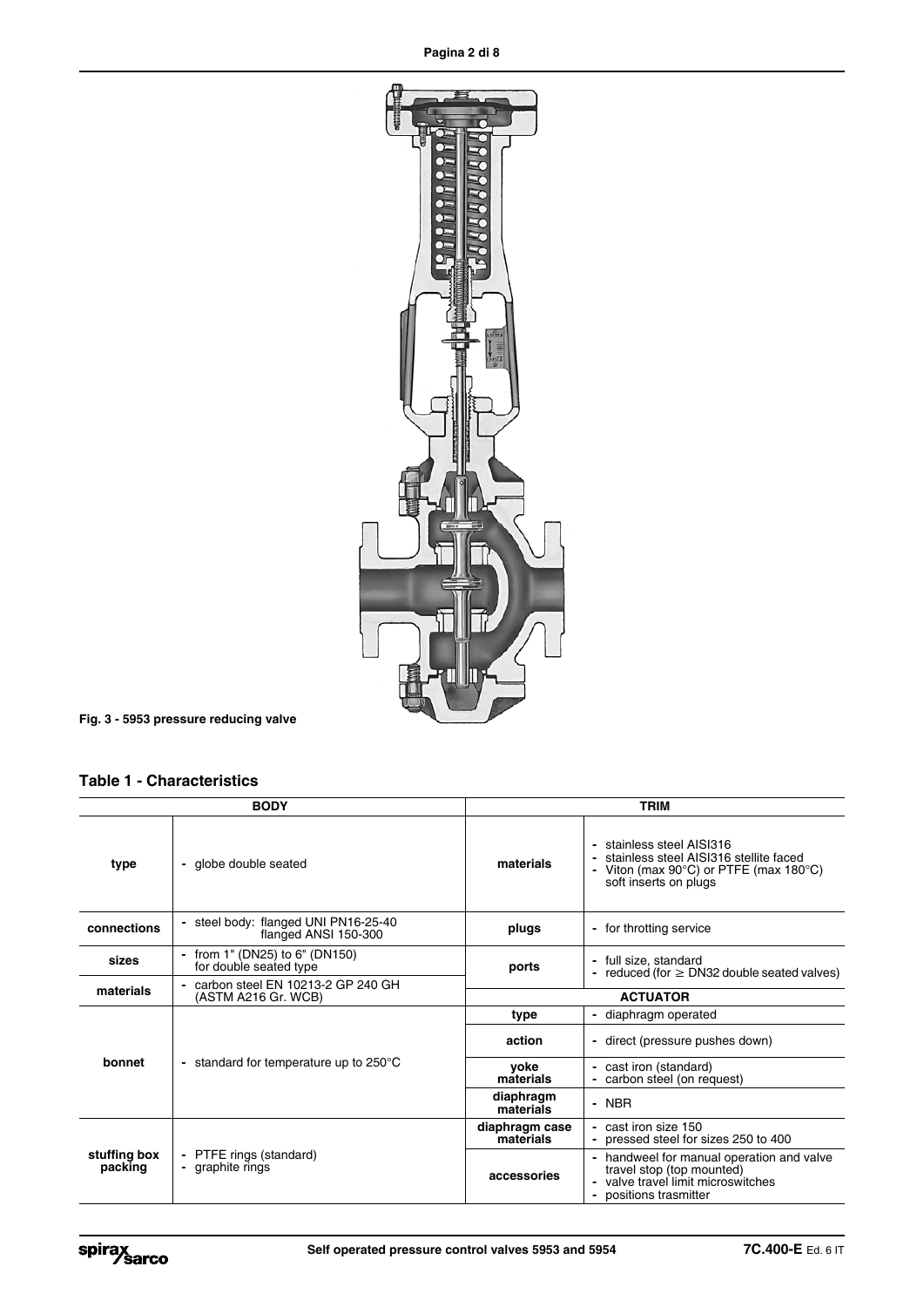For both applications, reducing or relief, the principle of operation is similar.

Controlled pressure in applied above the diaphragm (see fig. **3**). This pressure is balanced by the spring preset for the desired working pressure.

Any difference in the controlled pressure, in respect to the set pressure modifies the force balance between diaphragm and spring thus producing a movement of the inner valve and consequently a change in flow restoring the controlled pressure.

The principle of operation is shown in fig. **1** and **2** compared with the sectional views of valve shown in fig. **3**.

For both applications (reducing and relief) the use of double seated valves is more advisable with the advantage of higher sensitivity and accuracy of operation. If the minimun flow rate decreases to very low values, that are below the maximum allowed leakage (0.5% of  $K_V$ ) of double seated valves to discharge the overpressure. To guarantee perfect tightness at no flow, special inner valves with seft ring can be supplied with restriction on maximum operating temperature.

To ensure a good perfomance of the self-operating control valves, following limits of operating conditions are recommended:

- maximum controlled pressure: 10 bar g
- minimum controlled pressure: 0.1 bar g
- pressure drop not less than 20% of the inlet pressure
- inlet pressure and flow rate not involving wide variations
- maximum recommented size DN100  $(4")$  when wide flow rate variations are involved.
- maximum pressure drop as follows:

## **Table 2 - Maximum allowable differential pressures in bar g**

| Port size inches | 5953<br>5954 |
|------------------|--------------|
| 1"               | 40           |
| $1\frac{1}{4}$   | 35           |
| $1\frac{1}{2}$   | 30           |
| 2"               | 25           |
| $2\frac{1}{2}$ " | 20           |
| 3"               | 15           |
| 4"               | 10           |
| 5"               | 5            |
| 6"               | 3            |

**Series "I" valves:** valve bodies 3-4 type have PN40 or ANSI300 rating on C steel executions (maximum working temperature 425°C; over 500°C on stainless executions).

## **Control valve characteristics selection**

Valve is composed of different parts which must be selected or sized and combined with one another so as obtain characteristics suitable to resist erosion an corrosion and to meet process control requirements. Proper selection of vale body material and style according to ANSI or UNI standards will be made taking into consideration pressure, temperature and type of fluid, by using the charts of figures **4** and **5**, table 3 and pertinent data given for each material.

The type of bonnet and the proper packing for stuffing box will be then selected; operating limits are shown on the next pages.

According to the process requirements (pressure reduction or relief) and the range of required flow, the valve will be selected taking into consideration the maximum leakage through the closed valve in relation to the plug style; then the proper port size will be selected using formulae and data on pages 4 and 5.

Connections and valve body size will be the same as inner port size provided that fluid velocity is kept within acceptable limits (for instance 200÷220 m/sec for steam), otherwise valve body with reduced port (up to 50% of the nominal size) has to be used.

According to the required control pressure range, the proper actuator size will be selected and the required operating spring as well using table 6.

If required by the process control system, other accessories may have to be added such as handwheel for manual operation, limit microswitches, position transmitter, etc.

## **Materials and operating limits**

**(for body, bonnet, bottom flange, fins and extension)**

Valve bodies may be made of carbon steel. Maximum operating temperatures given below may be limited by the use of "O" rings or soft insert on the plugs to obtain a tight shut-off (max. 180°C).



**Fig. 4 - Maximum allowable pressures according to UNI and ANSI standards: valves with cast iron DIN1691 GG25 (ASTM A 126 Class C) bodies** 

#### **Steels**

Design limitations regarding the use of carbon steel are given in the graph fig. **5** and table 3.

**Carbon steel EN 10213-2 GP 240 GH/ASTM A 216 Grade WCB** This type of steel is used mainly with gas, air, water, hydrocarbons and saturated or superheated steam. This metal possesses good welding properties and therefore may be used for valves with welding ends. Carbon steel can be used for temperature ranging from -29°C to 425°C. A quality of this type of steel is that it can be welded easily; so it's particularly suitable for valves with welding ends.



**Fig. 5 - Maximum allowable pressures according to UNI and ANSI standards: valves with carbon steel EN 10213-2 GP 240 GH/ASTM A216 Gr. WCB bodies**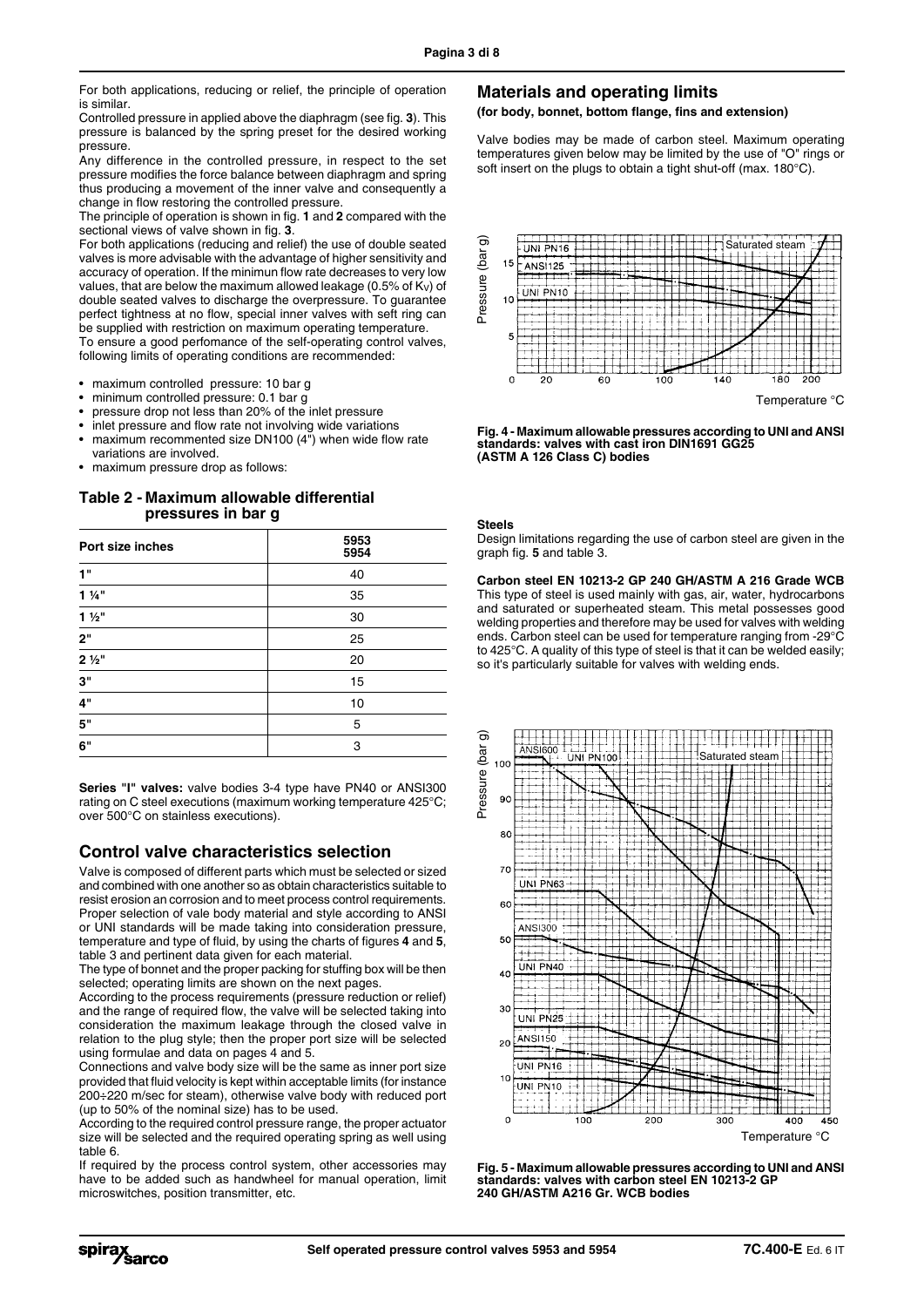## **Table 3 - Maximum allowable pressures in bar g according to ANSI standards: valves with carbon steel, (ASTM A216 Gr.WCB) bodies**

|                          | <b>ANSI150</b>                    | <b>ANSI300</b>                    |
|--------------------------|-----------------------------------|-----------------------------------|
| Operating temperature °C | <b>ASTM</b><br>A216<br><b>WCB</b> | <b>ASTM</b><br>A216<br><b>WCB</b> |
| $-29 \div 38$            | 19.6                              | 51.1                              |
| 50                       | 19.2                              | 50.1                              |
| 100                      | 17.7                              | 46.4                              |
| 150                      | 15.8                              | 45.2                              |
| 200                      | 14                                | 43.8                              |
| 250                      | 12.1                              | 41.7                              |
| 300                      | 10.2                              | 38.7                              |
| 350                      | 8.4                               | 37                                |
| 375                      | 7.4                               | 36.5                              |
| 400                      | 6.5                               | 34.5                              |
| 425                      | 5.6                               | 28.8                              |

## **Bonnet**

The valve body bonnet is available in three styles with different packings for the stuffing box which must be selected according to the operating conditions:

Standard bonnet for fluid temperatures ranging from -5°C (for series 25 valves) or -10°C (for "I" valves) to 250°C. See figures **8** and **9**.

## **Stuffing box packing**

**Stuffing box packing** are the following:

- **PTFE/graphite** rings: this is the most commonly used type; it can be used with fluid at a maximum temperature of 230°C and maximum pressure of 40 bar g. See fig. **8**.
- **Graphite** rings: used with temperature from 230°C to 350°C for series 25 valves or 500°C for "I" valves (with finned bonnet over 250°C). See fig. **9** and **10**.





**Fig. 6 - Standard bonnet and stuffing box packed with PTFE rings**

**Fig. 7 - Standard bonnet and stuffing box packed with graphite rings**

## **Construction materials**

The selection of the proper valve body materials and style of construction are dependent on the operating conditions particularly when erosive and/or corrosive conditions are involved. Standard versions are shown in table 4. Special versions are available to meet specific application requirements.

| Body, bonnet,<br>bottom flange,<br>fins and<br>extension | Plugs*<br>and seats                             | <b>Stem</b>       | <b>Plugs</b><br>quide<br>bushinas                                  | <b>Pluas</b><br>quide<br>posts                 | Piston<br>auide<br>cilinder                         | Balancing<br>piston ** | <b>Stuffing</b><br>box<br>lantern               | <b>Stuffing box</b><br>adjusting<br>nut         | <b>Body</b><br>bolts                                       | <b>Body</b><br>gaskets                                                                        |
|----------------------------------------------------------|-------------------------------------------------|-------------------|--------------------------------------------------------------------|------------------------------------------------|-----------------------------------------------------|------------------------|-------------------------------------------------|-------------------------------------------------|------------------------------------------------------------|-----------------------------------------------------------------------------------------------|
| carbon steel                                             | AISI316<br>(stellite,<br>facing, on<br>request) | AISI316<br>rolled | hardened<br>stainless<br>steel (stellite<br>facing, on<br>request) | AISI316<br>rolled<br>(stellite,<br>on request) | AISI316<br>(stellite,<br>faced beat,<br>on request) | AISI316                | galvanized<br>steel<br>(AISI316,<br>on request) | galvanized<br>steel<br>(AISI316,<br>on request) | class 8G<br>carbon<br>steel<br>(AISI316,<br>on<br>request) | asbestos<br>free<br>up to $200^{\circ}$ C<br>graphite<br>(PTFE up<br>T≤ 185°C.<br>on request) |

## **Table 4 - Construction materials**

**\*** Plugs, with some pressure limitation, can be fitted with a viton insert for process temperatures up to 90°C and with PTFE insert for temperatures up to 180°C.

**\*\*** With EPDM sealing ring for temperatures up to 90°C and PTFE/graphite ring up to 180°C (graphite ring is used for higher temperatures).

# **Plug and port**

Plugs are of PT double are made of stainless steel and can be stellite faced against wear. Every plug can be fitted with soft insert for tight shut-off, thus slightly reducing the Kv.

Series 595 control valves are normally provided with full size port to assure the maximum flow-capacity.

On some applications reduced port valves must be used, for instance, to reduce flow velocity and excessive wear; valves can therefore be supplied with reduced port on request; the minimum available reduced port size corresponds to 50% of the valve body nominal size: for example a DN 100 (4") valve cannot be filled with a reduced port size less than 2". With metal to metal seating the maximum leakage with closed valve is 0.01% of  $K_V$  (0.5% for double port valves and 0.1%) for single seated valves with balanced plug); leakage can be reduced to 0.005% of Kv (0.25% for double port valves and 0.02% for single seated valves with balanced plug) if the seating surfaces are stellite faced and accurately grinded. For operating temperatures up to 180°C, with some pressure limitation and when plugs are fitted with Viton or PTFE soft insert, perfect tightness is assured.



**Fig. 8 - Type PT double plug**

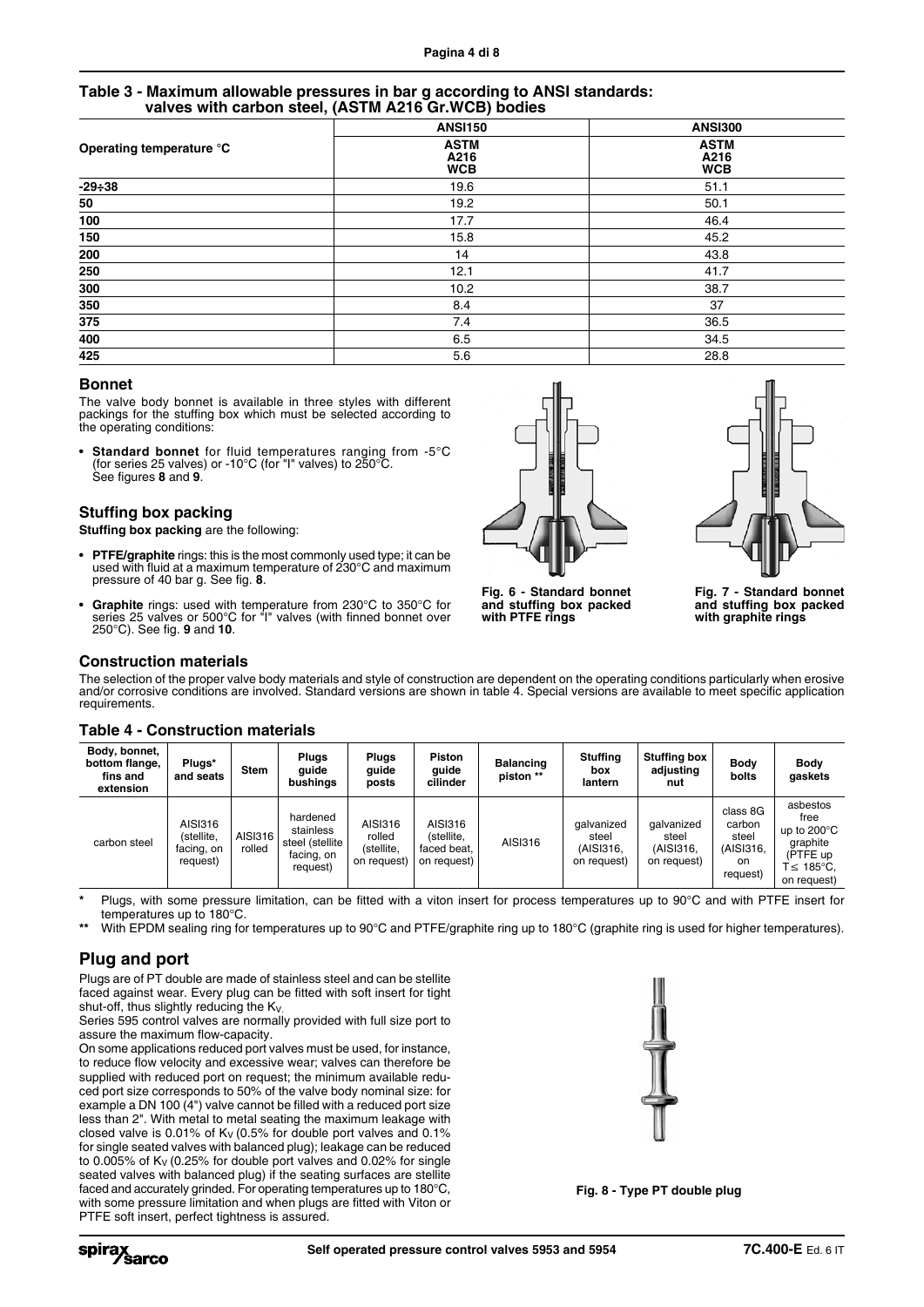## **Valve sizing**

To select valve nominal diameter (or port diameter if valves with reducing), first calculate thel flow rate coefficient  $K_V$  according to actual operating conditions for the fluids by using the following formulae. On the basis of selected plug type, determine the valve size from size tables 5 and verify that fluid velocity is kept within acceptable limits (200÷220 m/sec for steam).

**LIQUIDS**  $Kv = Q \sqrt{\frac{d}{\Delta P}}$ 

where:

 $Q$  [m<sup>3</sup>/h] /h]  $=$  flow rate in m<sup>3</sup>/h at operating temperature d [kg/dm3 ] = relative density of liquid (at operating temperature) ∆P [bar] = pressure drop across the valve

#### **Correction factors for viscous liquids**

For viscous liquids, multiply  $K_V$  values calculated from the above formula by the following correction factors which are based on the viscosity expressed in degrees Engler:

| $30^{\circ}$ E - coeff. 1.38        |
|-------------------------------------|
| $50^{\circ}$ E - coeff. 1.47        |
| $100^{\circ}E - \text{coeff.} 1.60$ |
| $150^{\circ}E - \text{coeff.} 1.68$ |
|                                     |

#### **STEAM**

**1st case: Absolute outlet pressure is greater than 58% (55% for superheated steam) of absolute inlet pressure:**

| for saturated steam | for superheated steam |
|---------------------|-----------------------|
|---------------------|-----------------------|

 $K_V =$   $\frac{Q}{\sqrt{Q}}$   $K_V = Fs$   $\frac{Q}{I}$ 18.05  $\sqrt{\Delta P} \cdot P_1$  17.44  $\sqrt{\Delta P} \cdot P_1$ 

where:

 $Q [kg/h]$  = flow rate<br> $\Delta P$ [bar] = pressure = pressure drop across the valve  $P_1$  [bar abs] = absolute inlet pressure of steam<br>  $F_s$  = correction factor for superheated = correction factor for superheated steam

**2nd case: Absolute outlet pressure is equal or less than 58% (55% for superheated steam) of absolute inlet pressure (critical flow):**

**for saturated steam for superheated steam**

$$
K_V = \frac{Q}{11.7 P_1}
$$
  $K_V = Fs \frac{Q}{11.7 P_1}$ 

#### **Correction factors Fs for superheated steam**

In the case of superheated steam introduce the following correction factors which take into account the superheating temperature:

| $25^{\circ}$ C - coeff. 1.03  | $150^{\circ}$ C - coeff. 1.18 |
|-------------------------------|-------------------------------|
| $50^\circ$ C - coeff. 1.06    | $200^{\circ}$ C - coeff. 1.24 |
| $75^{\circ}$ C - coeff. 1.09  | $250^{\circ}$ C - coeff. 1.30 |
| $100^{\circ}$ C - coeff. 1.12 | $300^{\circ}$ C - coeff. 1.36 |

The superheating temperature is the difference in temperature in °C between the superheated steam and the saturated steam at valve inlet pressure.

#### **GAS**

**1st case: Absolute outlet pressure is greater than 53% of absolute inlet pressure:**

$$
K_V = \frac{Q}{480.4} \sqrt{\frac{d \cdot T}{\Delta P \cdot P_2}}
$$

where:

 $Q$  [Nm<sup>3</sup>/h]<br> $\Delta P$  [bar]  $=$  flow rate  $=$  pressure drop across the valve  $P_2$  [bar abs] = absolute outlet pressure of gas<br>d = specific gravity of gas relative to a = specific gravity of gas relative to air normal conditions  $(e.g.$  methane =  $0.5545$ )  $T [K]$  = absolute temperature (T in °C + 273)

**2nd case: Absolute outlet pressure is equal or less than 53% of absolute inlet pressure (critical flow):**

$$
K_V = \frac{Q}{239.8 P_1} \sqrt{d \cdot T}
$$

where:

 $P_1$  [bar abs] = absolute inlet pressure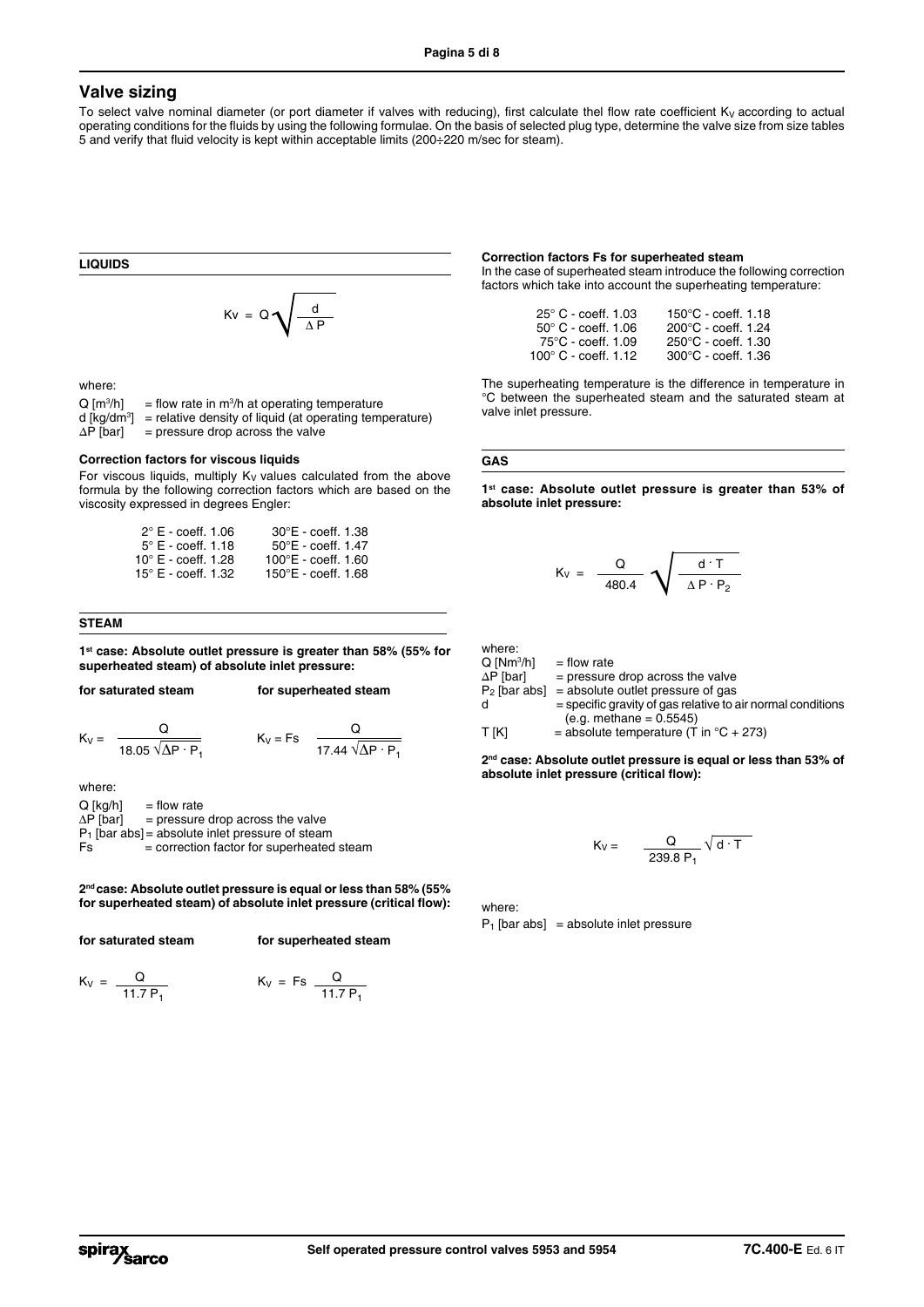# Table 5 - K<sub>V</sub> flow rate coefficients for 5953 and 5954 valves

|                     | Nominal diameter and port size |                     |                          |                               |                   |                    |                    |                    |  |
|---------------------|--------------------------------|---------------------|--------------------------|-------------------------------|-------------------|--------------------|--------------------|--------------------|--|
| <b>DN25</b><br>- 11 | <b>DN32</b><br>1 ¼"            | <b>DN40</b><br>1 ½" | <b>DN50</b><br><b>OH</b> | <b>DN65</b><br>$2\frac{1}{2}$ | <b>DN80</b><br>oш | <b>DN100</b><br>4" | <b>DN125</b><br>г" | <b>DN150</b><br>6" |  |
| 10.3                | 16.2                           | $\sim$<br>ے         | 31                       | 41                            | 50                | 82                 | 106                | 128                |  |

K<sub>V</sub> flow rate coefficients are expressed in metric units (K<sub>V</sub> = water flow rate in m<sup>3</sup>/h with 1 bar g differential pressure). To convert K<sub>V</sub> into American C<sub>V</sub> (water flow rate in gpm with differential pressure of 1 psi) multiply K<sub>V</sub> values by 1.17.

To determine flow coefficient with reduced port valves read the K<sub>V</sub> corresponding to the effective size of the port.

The use of soft insert on plugs slightly reduces the  $K_V$ .

# **Actuators**

## **Table 6 - Actuators specifications and controlled pressure ranges in bar g**

| Reducing<br>valves                                        | Spring<br>$\mathbf{u}$<br>$\mathbf{u}$<br>$\mathbf{u}$ | $VI - 509$<br>$8 - 10.5$<br>$VI - 508$<br>$7 - 9.5$<br>$VI - 507$<br>$4 - 7.5$<br>$VI - 505$<br>$3.5 - 6$<br>$VI - 504$<br>$2 - 3.5$ |                                                                    | $1.7 - 3.4$<br>$1.4 - 2.8$<br>$0.7 - 2.1$ | $0.7 - 1.4$<br>$0.6 - 1.2$<br>$0.3 - 0.9$<br>$0.2 - 0.6$<br>$0.15 - 0.4$  |  |  |
|-----------------------------------------------------------|--------------------------------------------------------|--------------------------------------------------------------------------------------------------------------------------------------|--------------------------------------------------------------------|-------------------------------------------|---------------------------------------------------------------------------|--|--|
| Relief<br>valves                                          | Spring<br>ш<br>$\mathbf{u}$<br>$\mathbf{u}$            | $VI - 509$<br>$VI - 508$<br>$VI - 507$<br>$VI - 505$<br>$VI - 504$                                                                   | $7 - 10.5$<br>$6.5 - 8$<br>$3.8 - 6.3$<br>$3.3 - 5$<br>$1.9 - 3.3$ | $1 - 2.5$<br>$0.8 - 2$<br>$0.5 - 1.5$     | $0.4 - 1$<br>$0.35 - 0.8$<br>$0.25 - 0.7$<br>$0.2 - 0.5$<br>$0.15 - 0.35$ |  |  |
|                                                           | <b>Actuator size</b>                                   |                                                                                                                                      | 150/A1                                                             | 250/A1                                    | 400/A1                                                                    |  |  |
| Effective working area (cm <sup>2</sup> )                 |                                                        | 83                                                                                                                                   | 295                                                                | 670                                       |                                                                           |  |  |
| Maximum allowable pressure<br>on diaphragm casing (bar g) |                                                        | 15                                                                                                                                   | 3.5                                                                | 3                                         |                                                                           |  |  |

**Note:** The pressure ranges above listed do not take into consiaeratlon the dynamic pressure unbalance due to the pressure drops and the weight of plugs.